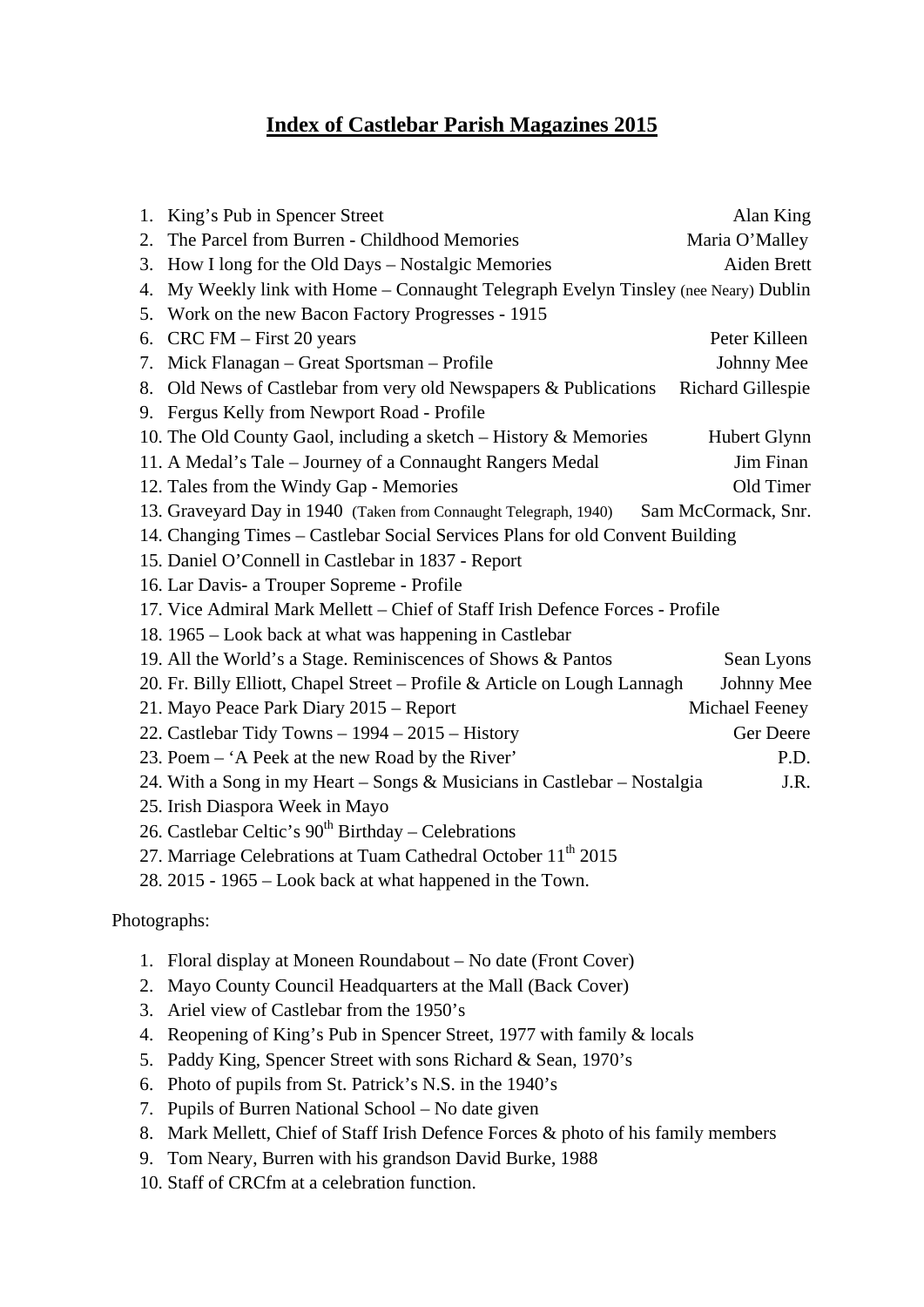- 11. Sharon Feeney-O'Riordan, PHD originally from the Turlough Road
- 12. Members of John Moore Cycling Club in early 1960's.
- 13. Photo of the old Gaol, Westport Road
- 14. Pioneer Function –Mrs. Johnson, Ml. Neary, Fr. Sean Blake & Tom Ketterick no date
- 15. Staff of Travellers Friend Hotel at a Function in 1965
- 16. Mick Flanagan, Newtown, All Ireland Winner
- 17. Castlebar Rounders Team with Pat King Mayor outside Marsh House No date given
- 18. Maureen Waters, McHale Road with two guys from Ballyheane in 1950's.
- 19. Photo of Snugboro N.S. 1952
- 20. Redmond School of Dancers, 1960 & Redmond Academy of Irish Dancing, 1990
- 21. Numerous photos of events in Castlebar 2015 by Alison Laredo
- 22. James and Bridie Thomas with Archbishop Neary, 2015
- 23. Group from Smith Motor Group, Castlebar No date given
- 24. Byrne Family, Main Street at a Family Occasion in the late 1950's
- 25. Students from St. Joseph's & St. Gerald's Sec. Schools, Church of Holy Rosary, 2015
- 26. Paddy Egan with mother Agnes, Market Square in 1930's/'40's
- 27. Photo of Market Square in the 1970's
- 28. David Glynn, St. Gerald's College with Parents achieved highest marks in Ireland
- 29. Prizewinners of St. Patrick's Day Parade in Marsh House, 1990
- 30. May Heenan, Breege Redmond, Sr. J. Redmond with Sisters Vincent & Magalata
- 31. Castlebar Celtic Under-16 Mayo Premier League Champions 2015
- 32. Castlebar Celtic Under-14 Girls Mayo League Champions 2015
- 33. Cast of play Tom Sawyer in the Town Hall, Jan. 1979
- 34. Fr. Meehan Place residents at prize giving of Colourful Community Competition, 1988 & Best Estate category in 1995
- 35. Pupils from St. Joseph's Sec School in school musical, 'The Brothers'- No date given
- 36. Group of local lads at kickabout at the Hat Factory, 1950's
- 37. Breaffy ladies GAA receiving Kit Bags from Sheridan Electrics, Castlebar, 2001
- 38. Group at Darts Competition Final in Hog's Heaven No date given
- 39. Nan Monaghan & Henry McGlade outside CRC's Studio in New Antrim St- no date
- 40. Group photo of De La Salle Brothers in Castlebar, 1967 with Ml. Moran, TD & Archbishop Walsh of Tuam.
- 41. Mary Quinn, Riverside, Leo O'Shaughnessy, Market Sq. & Mary Quinn, Springfield
- 42. Group of locals at Charity Carol singing at SuperValu No date given
- 43. Sean Lyons and friends
- 44. Class Reunion photo of St. Angela's N.S. 1958/59
- 45. Photo of door with Plaque at old Convent of Mercy National School
- 46. Martin and Sally Hopkins with Archbishop Neary, 2015
- 47. Photos from the Heart of Castlebar Festival, 2015
- 48. John Dunne, Liam Gavin, Walter Geraghty & Tommy Haugh on an Outing, 1960's
- 49. Group of children at Yvonne Kennedy's Birthday Party, Marian Row, 1962
- 50. Mai Leonard, Castle Street with Colin Ward 1970's
- 51. Singer Val Doonican with Joe Chambers
- 52. John Feeney inducted into Celtic Hall of Fame, 2013